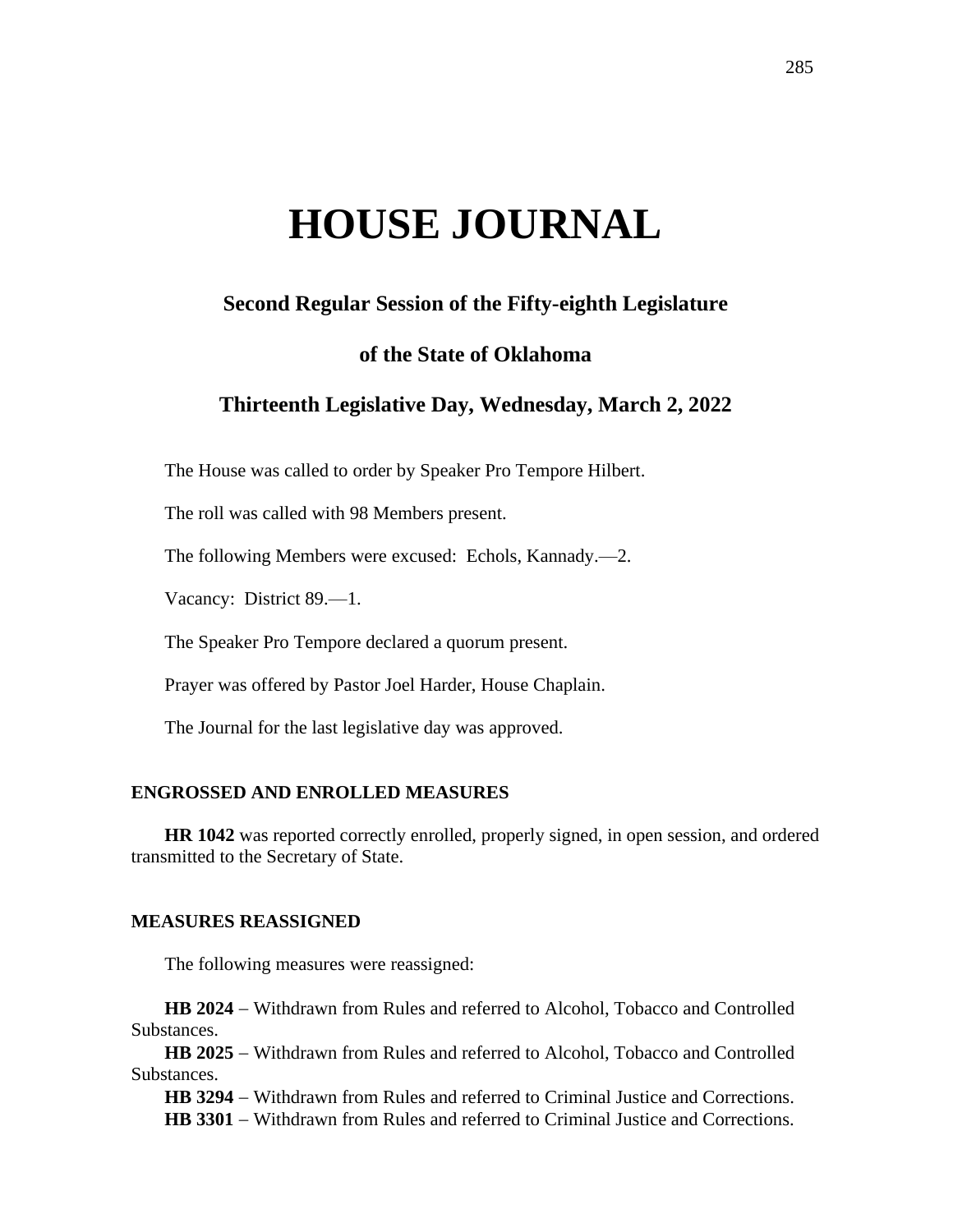**HB 3570** − Withdrawn from County and Municipal Government and referred to Rules.

**HB 3734** − Withdrawn from Appropriations and Budget and referred to Alcohol, Tobacco and Controlled Substances.

**HB 3848** − Withdrawn from Technology and referred to Criminal Justice and Corrections.

**HB 4055** − Withdrawn from Rules and referred to Alcohol, Tobacco and Controlled Substances.

**HB 4056** − Withdrawn from Rules and referred to Alcohol, Tobacco and Controlled Substances.

**HB 4287** − Withdrawn from Rules and referred to Alcohol, Tobacco and Controlled Substances.

**HB 4288** − Withdrawn from Rules and referred to Alcohol, Tobacco and Controlled Substances.

HB 4369 − Withdrawn from Judiciary - Criminal and referred to Rules.

#### **RESOLUTION FOR CONSIDERATION**

**HR 1044** was called up for consideration.

Coauthored by Representative(s) Hardin (David), Roberts (Sean)

Upon motion of Representative Lowe (Dick), **HR 1044** was considered and adopted.

**HR 1044** was referred for enrollment.

#### **MESSAGES FROM THE SENATE**

Announcing the passage of **SBs 1215, 1351, 1374, 1426, 1444, 1466, 1515** and **1716**. The above measures were introduced and read for the first time.

**SB 1215** − By Standridge of the Senate and McEntire of the House.

An Act relating to the practice of pharmacy; allowing licensed pharmacist to prescribe nonprescription drugs subject to certain conditions; authorizing promulgation of rules; providing for codification; and providing an effective date.

**SB 1351** − By Haste of the Senate and Miller of the House.

An Act relating to damages to equipment and property of the Department of Transportation; amending 69 O.S. 2021, Section 1002, which relates to the compromise of settlement of property damage claims; and providing an effective date.

**SB 1374** − By Paxton of the Senate and May of the House.

An Act relating to the State Fire Marshal; amending 74 O.S. 2021, Section 317, which relates to the examination of certain buildings and premises; expanding and clarifying jurisdiction; updating agency name; amending 74 O.S. 2021, Section 324.11, which relates to building permits; removing and replacing certain building classifications; amending 74 O.S. 2021, Section 324.19, which relates to violations; expanding the list of entities who care subject to the jurisdiction of the State Fire Marshal; establishing procedure for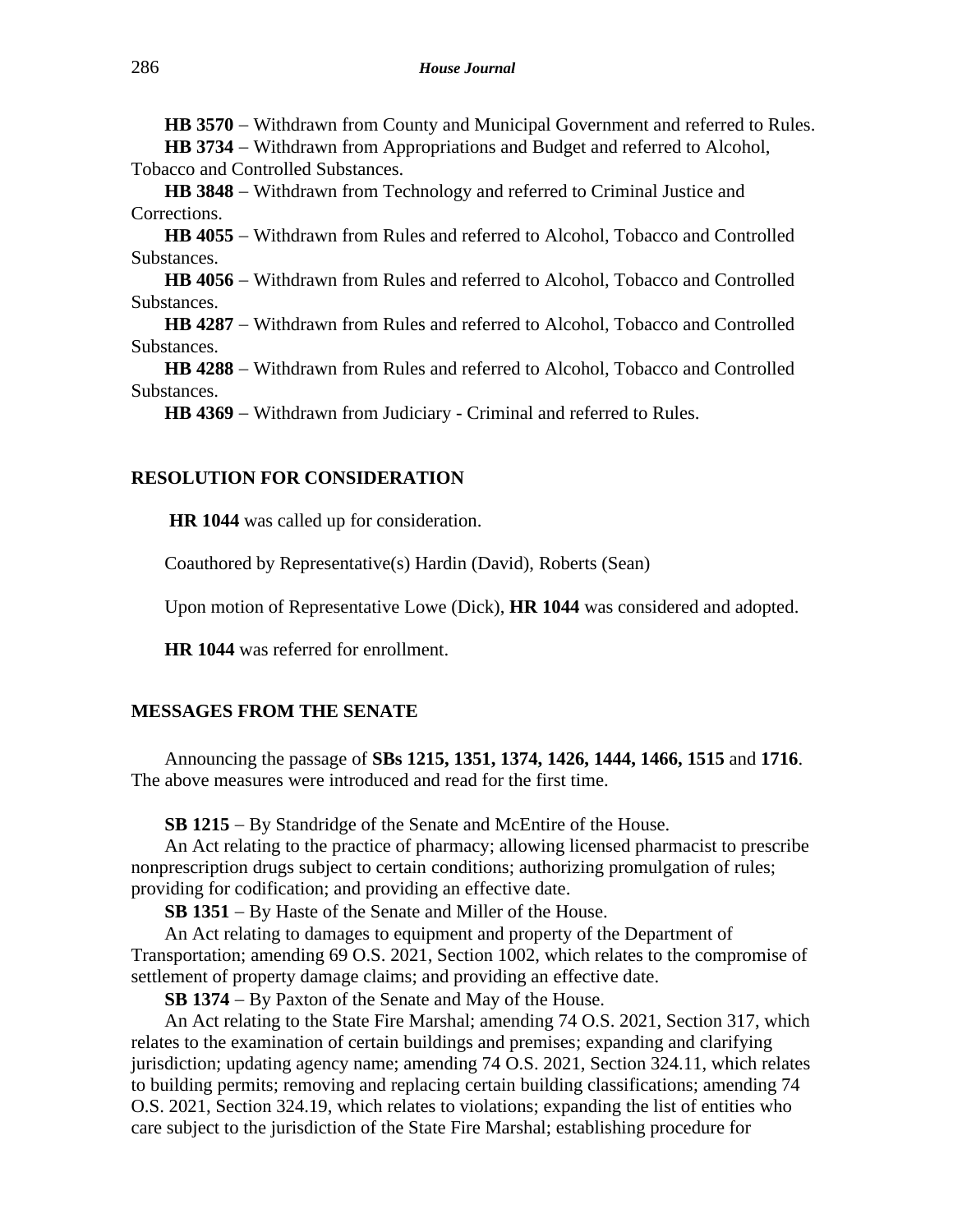hearings; providing for district court review; requiring fines to be deposited into the State Fire Marshal Revolving Fund; amending 74 O.S. 2021, Section 324.20b, which relates to the State Fire Marshal Revolving Fund; removing fund cap; and providing an effective date.

**SB 1426** − By Daniels of the Senate and Kannady of the House.

An Act relating to child support; amending 56 O.S. 2021, Section 238.5A, which relates to use of child support guidelines; requiring Department of Human Services to ensure review of certain orders; authorizing issuance of notice to modify child support order under certain circumstances; requiring Department to provide certain notice; providing for service of certain notice; requiring Department to set hearing upon request; requiring notice of certain hearing; requiring submission of certain orders to the administrative court; requiring review of certain order; requiring filing of certain administrative order in district court; authorizing appeal of certain administrative orders; requiring Department to promulgate certain rules; repealing 43 O.S. 2021, Section 118.1, which relates to Department review of child support orders; and providing an effective date.

**SB 1444** − By Jech of the Senate and Newton of the House.

An Act relating to the Rural Electric Cooperative Act; amending 18 O.S. 2021, Section 437.7, which relates to members; authorizing certain registrations to count towards quorum; requiring vote taken in certain circumstances be limited to certain proposed actions within notice; defining term; and declaring an emergency.

**SB 1466** − By Rader and Stephens of the Senate and Pae and Provenzano of the House.

An Act relating to the 9/11 Freedom Flag; authorizing certain flag to be flown commemorating the September 11, 2001, terror attacks on the United States; amending 21 O.S. 2021, Section 375, which relates to flag placement prohibitions; authorizing placement of certain commemorative flag; providing for codification; and declaring an emergency.

**SB 1515** − By Weaver, Matthews and Rogers of the Senate and Osburn of the House.

An Act relating to emergency medical services; amending 63 O.S. 2021, Section 1- 2503, as amended by Section 1, Chapter 93, O.S.L. 2019, which relates to definitions used in the Oklahoma Emergency Response Systems Development Act; modifying definitions; allowing certified emergency medical response agency to provide limited transport under certain conditions; modifying transport protocol; and providing an effective date.

**SB 1716** − By Leewright of the Senate and Moore of the House.

An Act relating to roofing; amending 59 O.S. 2021, Section 1151.2, which relates to definitions; defining term; amending 59 O.S. 2021, Section 1151.9, which relates to applicability of the Roofing Contractor Registration Act; providing exception for commercial endorsement for labor-only subcontractors; updating statutory language; and providing an effective date.

#### **RESOLUTIONS**

The following were introduced and read:

**HCR 1017** − By McBride and O'Donnell of the House and David of the Senate.

A Concurrent Resolution declaring the need for grid modernization technologies and cybersecurity; providing certain background information; urging federal and state policymakers to modernize the electric grid and protect energy resources from cyberattacks; and directing distribution.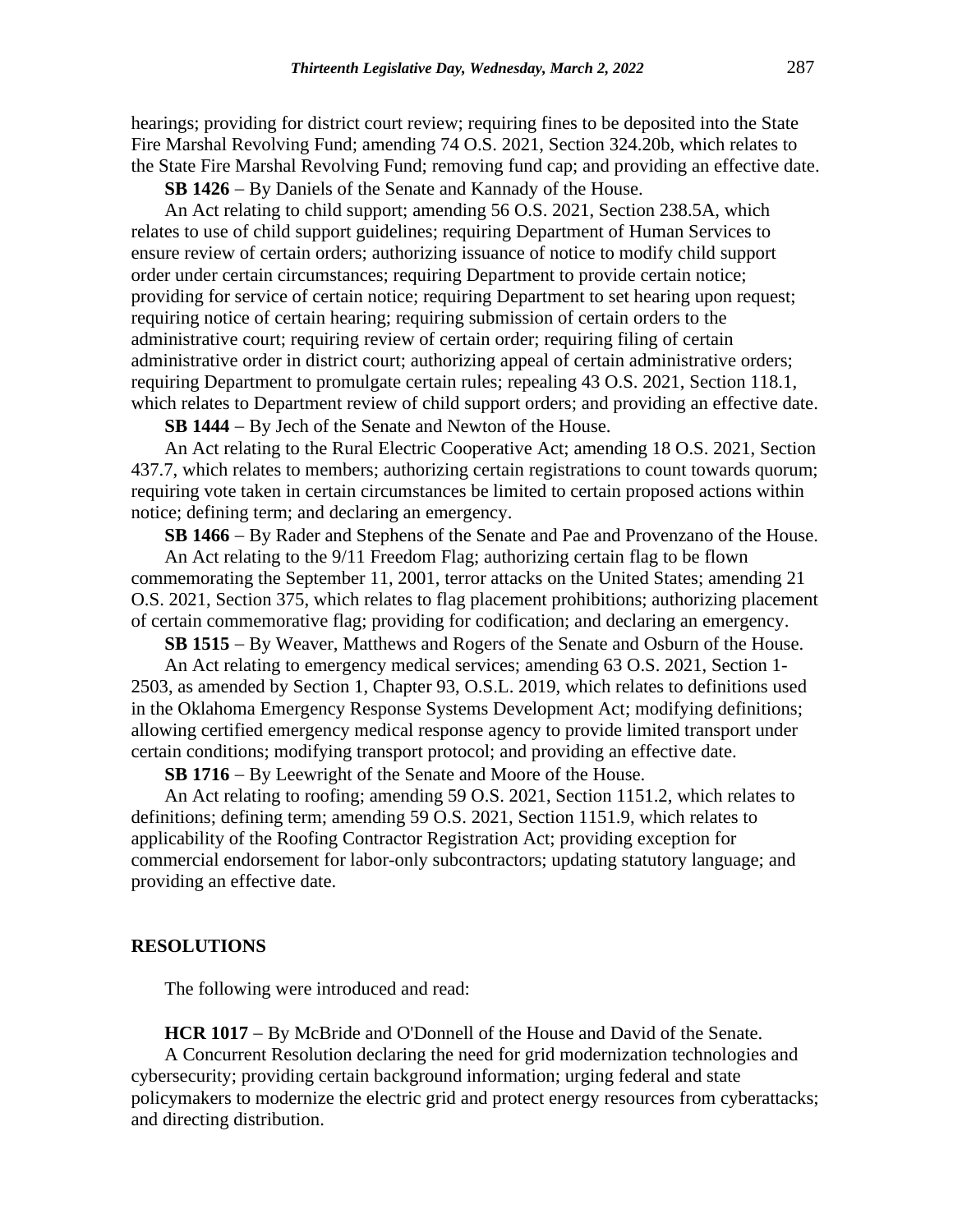**HR 1045** − By Newton.

A Resolution acknowledging the Oklahoma Youth Expo; congratulating all of the 4-H and FFA student participants of the 2022 Oklahoma Youth Expo.

### **CHANGE IN AUTHORSHIP**

The following measures had a change in principal House author:

**HB 1627 -** Remove Representative Mize as principal House author and substitute with Representative Burns

**HB 3764 -** Remove Representative Blancett as principal House author and substitute with Representative McDugle

**HJR 1048 -** Remove Representative West (Kevin) as principal House author and substitute with Representative West (Josh)

#### **COMMITTEE REPORTS**

The following were reported by the committees named, ordered printed and placed on the Calendar unless otherwise indicated:

DO PASS:

**HB 2974** − Elections and Ethics

**HB 2994** − Administrative Rules

**HB 2995** − Administrative Rules

**HB 2996** − Administrative Rules

**HB 2997** − Administrative Rules

**HB 3000** − Administrative Rules

**HB 3020** − Health Services and Long-Term Care, Authored by Senator Jett (principal Senate author)

**HB 3073** − Public Health, Coauthored by Representative(s) Randleman, Bush, Miller, Echols, and Authored by Senator Rader (principal Senate author)

**HB 3147** − Elections and Ethics, Authored by Senator Standridge (principal Senate author)

**HB 3216** − Insurance

**HB 3222** − Business and Commerce, Authored by Senator Kidd (principal Senate author)

**HB 3224** − Public Health

**CS** for **HB 3238** − Business and Commerce, Coauthored by Representative(s) Olsen

**HB 3364** − Elections and Ethics, Authored by Senator Haste (principal Senate author)

**HB 3372** − General Government, Authored by Senator Weaver (principal Senate author)

**HB 3462** − Judiciary - Criminal

**HB 3463** − Energy and Natural Resources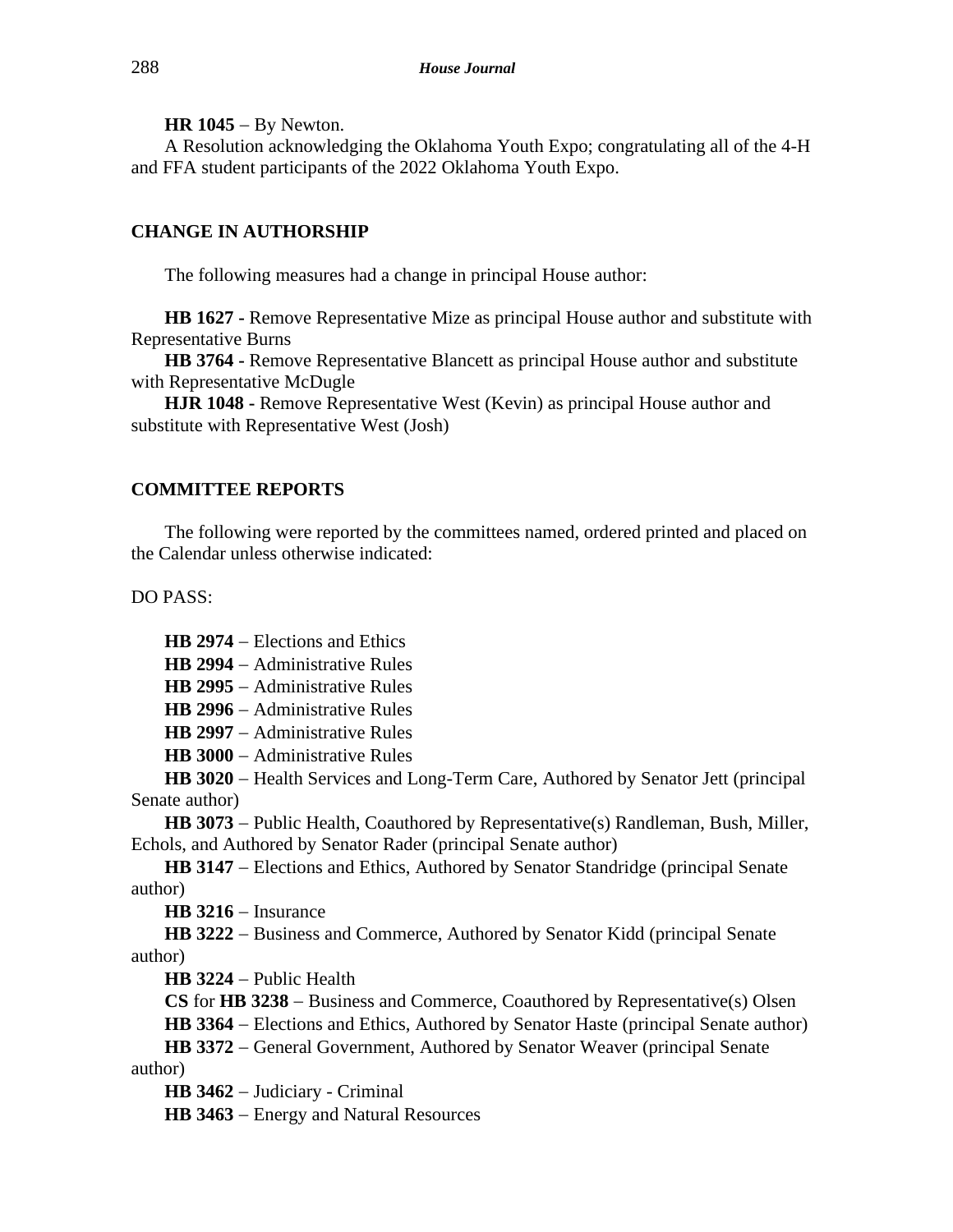**HB 3484** − General Government, Authored by Senator Coleman (principal Senate author)

**HB 3495** − Insurance

**HB 3546** − General Government

**HB 3612** − Appropriations and Budget, Authored by Senator Haste (principal Senate author)

**HB 3638** − Appropriations and Budget, Coauthored by Representative(s) Humphrey, and Authored by Senator Coleman (principal Senate author), and Coauthored by Senator(s) Kidd

**HB 3702** − Judiciary - Criminal

**HB 3729** − General Government, Authored by Senator Kidd (principal Senate author)

**HB 3821** − Appropriations and Budget, Authored by Senator Jech (principal Senate author)

**HB 3825** − Appropriations and Budget, Authored by Senator Jech (principal Senate author)

**HB 3890** − General Government, Authored by Senator Pederson (principal Senate author)

**HB 4192** − General Government

**HB 4276** − Insurance

**HB 4373** − Judiciary - Criminal, Coauthored by Representative(s) West (Tammy), and Authored by Senator Weaver (principal Senate author)

**HB 4375** − Judiciary - Criminal, Authored by Senator Weaver (principal Senate author)

DO PASS, As Amended:

**CS** for **HB 1067** − Veterans and Military Affairs, Coauthored by Representative(s) Boles, Fugate, and Authored by Senator Simpson (principal Senate author)

**CS** for **HB 1408** − Rules

**CS** for **HB 1413** − Rules

**CS** for **HB 1512** − Agriculture and Rural Development, Authored by Senator Pederson (principal Senate author)

**CS** for **HB 1616** − Business and Commerce, Coauthored by Representative(s) Echols **CS** for **HB 1792** − Health Services and Long-Term Care, Coauthored by

Representative(s) Pae, and Authored by Senator Kirt (principal Senate author)

**CS** for **HB 1933** − Rules

**CS** for **HB 2368** − Agriculture and Rural Development, Coauthored by Representative(s) Burns

**CS** for **HB 2768** − Common Education

**CS** for **HB 2976** − Elections and Ethics

**CS** for **HB 3005** − Judiciary - Criminal, Authored by Senator Paxton (principal Senate author)

**CS** for **HB 3007** − County and Municipal Government

**CS** for **HB 3024** − Judiciary - Criminal, Authored by Senator Rader (principal Senate author)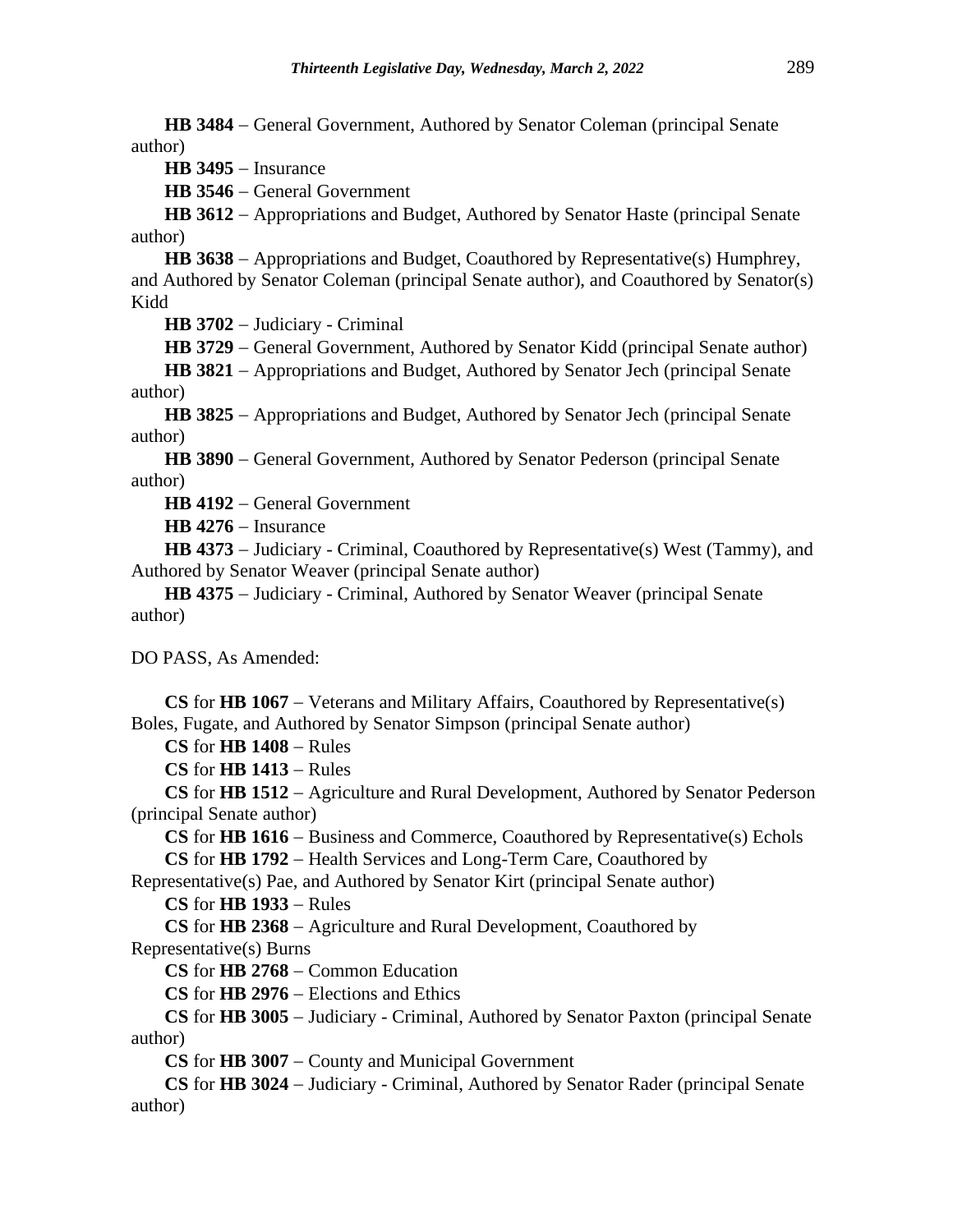**HB 3037** − Appropriations and Budget, Authored by Senator Allen (principal Senate author)

**CS** for **HB 3039** − Energy and Natural Resources, Authored by Senator Taylor (principal Senate author)

**CS** for **HB 3056** − Elections and Ethics

**CS** for **HB 3062** − County and Municipal Government, Authored by Senator Boren (principal Senate author)

**HB 3081** − Appropriations and Budget, Authored by Senator Leewright (principal Senate author)

**CS** for **HB 3083** − Appropriations and Budget, Authored by Senator Montgomery (principal Senate author)

**HB 3085** − Appropriations and Budget, Coauthored by Representative(s) Wallace, Roberts (Dustin), Pfeiffer, Fetgatter

**HB 3086** − Appropriations and Budget, Authored by Senator Pugh (principal Senate author)

**CS** for **HB 3088** − Appropriations and Budget, Authored by Senator Hall (principal Senate author)

HB 3131 – Appropriations and Budget, Coauthored by Representative(s) Russ, and Authored by Senator Montgomery (principal Senate author)

**CS** for **HB 3136** − Appropriations and Budget, Authored by Senator Bergstrom (principal Senate author)

**CS** for **HB 3145** − Public Health, Authored by Senator Merrick (principal Senate author)

**CS** for **HB 3157** − County and Municipal Government, Coauthored by Representative(s) Olsen, Roberts (Sean), and Authored by Senator Murdock (principal Senate author)

**CS** for **HB 3159** − Public Health, Authored by Senator Merrick (principal Senate author)

**CS** for **HB 3223** − Business and Commerce, Authored by Senator Rosino (principal Senate author)

**CS** for **HB 3246** − Business and Commerce, Coauthored by Representative(s) Frix **CS** for **HB 3258** − Judiciary - Criminal

**CS** for **HB 3261** − Agriculture and Rural Development, Authored by Senator Stephens (principal Senate author)

**CS** for **HB 3270** − Judiciary - Criminal

**CS** for **HB 3275** − Insurance

**CS** for **HB 3311** − Public Health

**CS** for **HB 3313** − Public Health, Coauthored by Representative(s) Boles, Stark, McDugle, Phillips

**CS** for **HB 3319** − Business and Commerce, Authored by Senator Haste (principal Senate author)

**CS** for **HB 3363** − Rules, Coauthored by Representative(s) Boles, Phillips

**CS** for **HB 3365** − Elections and Ethics, Authored by Senator Haste (principal Senate author)

**CS** for **HB 3371** − Appropriations and Budget, Coauthored by Representative(s) Talley, Lawson, and Authored by Senator Simpson (principal Senate author)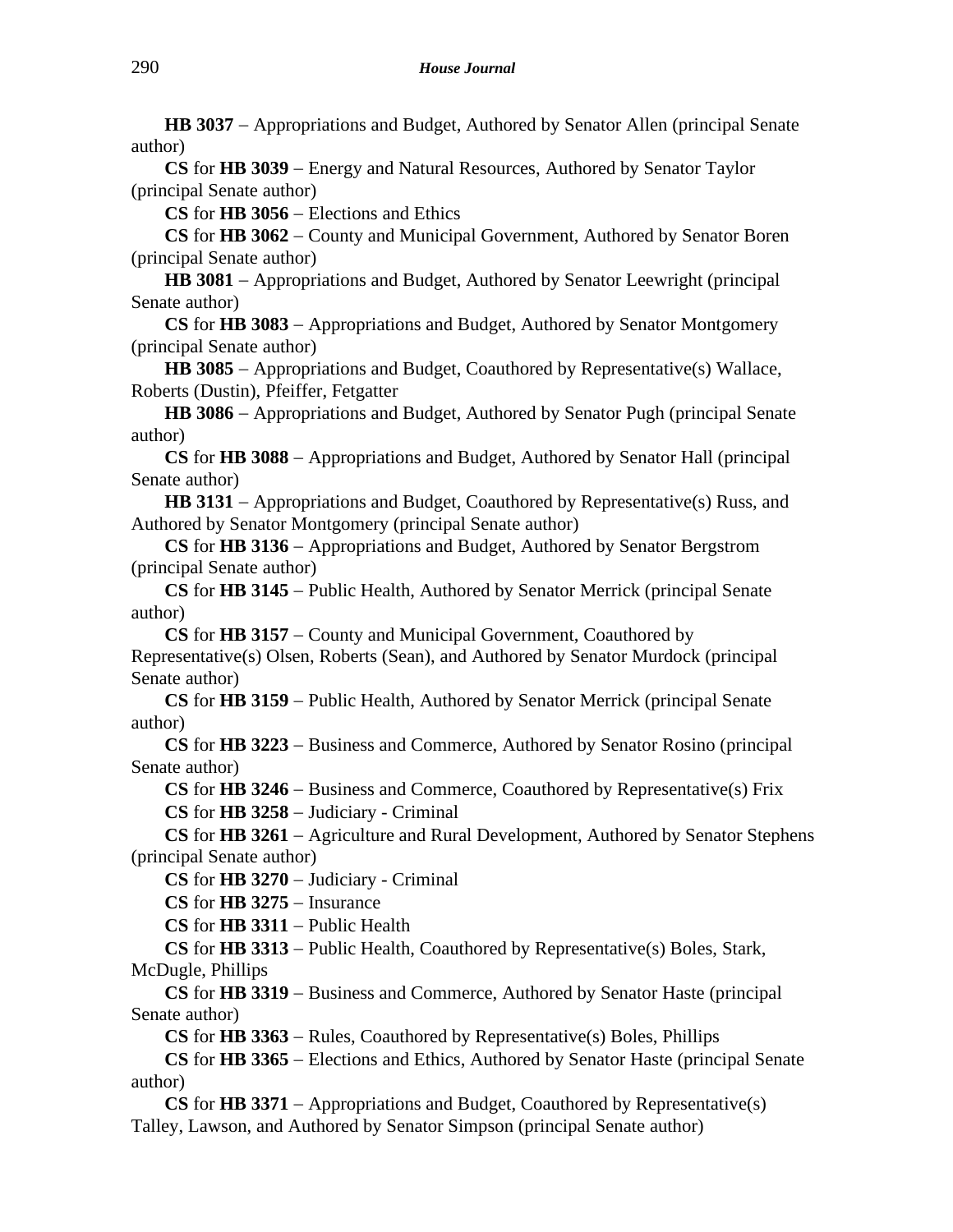**CS** for **HB 3394** − Energy and Natural Resources

**CS** for **HB 3409** − Business and Commerce, Coauthored by Representative(s) Pae, Provenzano

**CS** for **HB 3420** − Rules, Authored by Senator Pugh (principal Senate author)

**CS** for **HB 3425** − Health Services and Long-Term Care

**CS** for **HB 3439** − Agriculture and Rural Development

**CS** for **HB 3465** − Appropriations and Budget, Authored by Senator Bullard (principal Senate author)

**HB 3466** − Appropriations and Budget, Authored by Senator Murdock (principal Senate author)

**CS** for **HB 3475** − General Government, Authored by Senator Allen (principal Senate author)

**CS** for **HB 3488** − Rules

**CS** for **HB 3497** − Public Health

**CS** for **HB 3500** − Common Education, Coauthored by Representative(s) West (Tammy)

**CS** for **HB 3502** − Common Education, Authored by Senator Pemberton (principal Senate author)

**HB 3504** − Appropriations and Budget, Coauthored by Representative(s) Bush, Miller, Ranson, Waldron, Manger, Luttrell, and Authored by Senator Stanley (principal Senate author), and Coauthored by Senator(s) Taylor, Garvin, Pederson

**CS** for **HB 3512** − Public Health, Coauthored by Representative(s) Talley, Fetgatter, Johns, Moore, Frix, Dollens, Sims, West (Tammy), Hasenbeck, Townley, Dobrinski, Kerbs, May, Lawson, Hilbert, and Authored by Senator McCortney (principal Senate author)

**CS** for **HB 3514** − Business and Commerce, Authored by Senator Jett (principal Senate author)

**CS** for **HB 3540** − Health Services and Long-Term Care, Authored by Senator Pugh (principal Senate author)

**CS** for **HB 3545** − Common Education

**CS** for **HB 3560** − Public Health, Coauthored by Representative(s) McEntire

HB 3567 – Appropriations and Budget, Authored by Senator Thompson (principal Senate author)

HB 3568 – Appropriations and Budget, Coauthored by Representative(s) Fetgatter, and Authored by Senator Allen (principal Senate author)

HB 3571 – Appropriations and Budget, Authored by Senator Thompson (principal Senate author)

**CS** for **HB 3615** − Public Health

**HB 3635** − Appropriations and Budget, Authored by Senator Montgomery (principal Senate author)

**CS** for **HB 3637** − Appropriations and Budget, Authored by Senator Bullard (principal Senate author)

**CS** for **HB 3642** − County and Municipal Government, Authored by Senator Coleman (principal Senate author)

HB 3649 – Appropriations and Budget, Coauthored by Representative(s) Phillips, and Authored by Senator Pemberton (principal Senate author)

**CS** for **HB 3677** − Elections and Ethics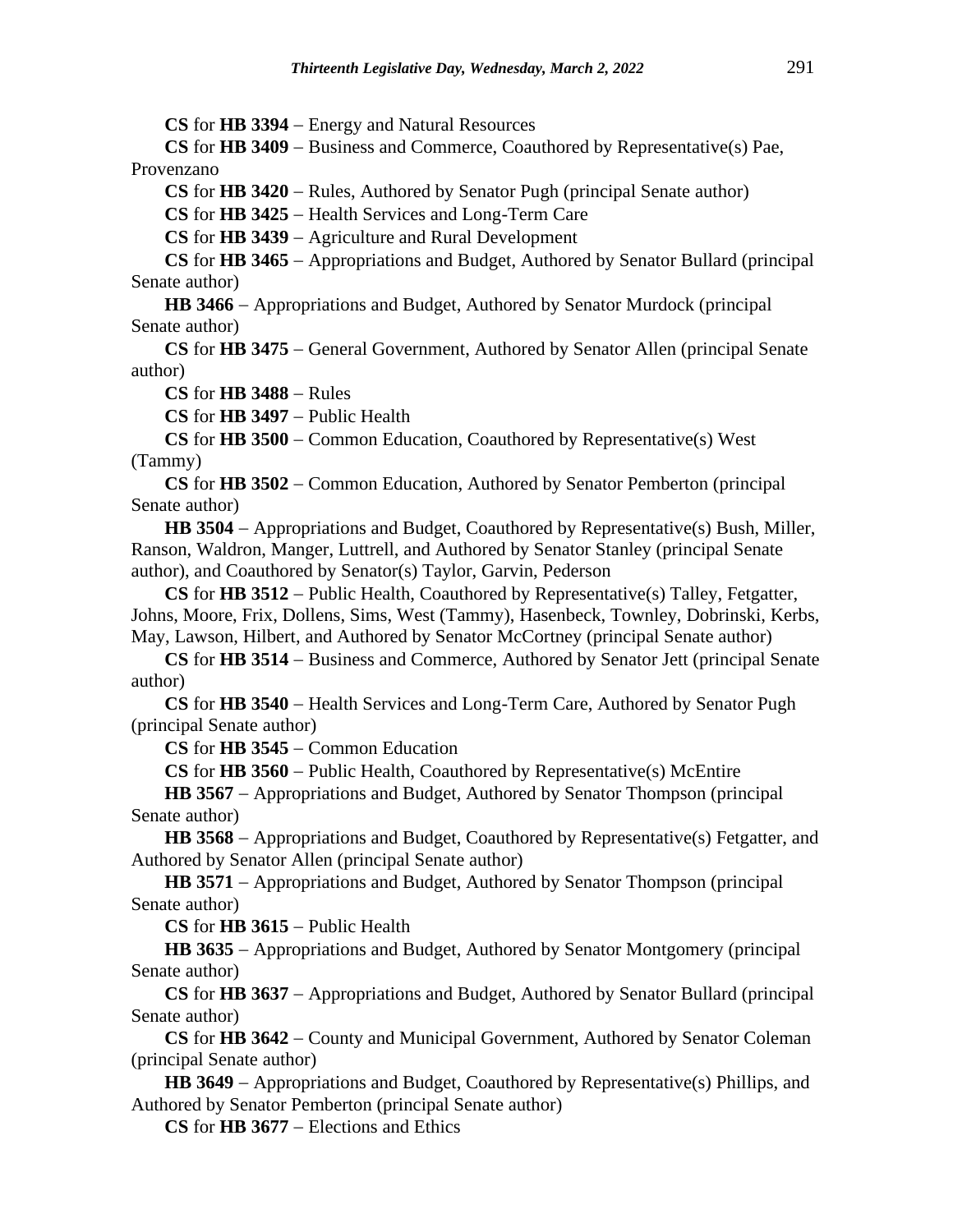**CS** for **HB 3691** − Business and Commerce

**HB 3701** − Appropriations and Budget, Coauthored by Representative(s) Miller, Talley, and Authored by Senator Howard (principal Senate author)

**CS** for **HB 3741** − Health Services and Long-Term Care

**CS** for **HB 3819** − County and Municipal Government, Authored by Senator Rader (principal Senate author)

**HB 3849** − Appropriations and Budget

**CS** for **HB 3853** − General Government, Authored by Senator Montgomery (principal Senate author)

**HB 3854** − Appropriations and Budget, Authored by Senator Daniels (principal Senate author)

**HB 3865** − Appropriations and Budget, Authored by Senator Quinn (principal Senate author)

**CS** for **HB 3872** − Common Education, Authored by Senator Taylor (principal Senate author)

**CS** for **HB 3878** − Public Health

**CS** for **HB 3892** − Public Health, Authored by Senator Simpson (principal Senate author)

**CS** for **HB 3896** − Common Education

**CS** for **HB 3903** − Judiciary - Criminal, Coauthored by Representative(s) Martinez

**CS** for **HB 3905** − Appropriations and Budget, Authored by Senator Rader (principal Senate author)

**CS** for **HB 3918** − Judiciary - Criminal

**CS** for **HB 3925** − Judiciary - Criminal, Authored by Senator Howard (principal Senate author)

**CS** for **HB 3970** − Veterans and Military Affairs

**CS** for **HB 3976** − State Powers

**CS** for **HB 3994** − Business and Commerce

**CS** for **HB 4015** − State Powers, Authored by Senator Bullard (principal Senate author)

**CS** for **HB 4052** − Public Health

**CS** for **HB 4075** − Appropriations and Budget, Authored by Senator Hall (principal Senate author)

**CS** for **HB 4080** − Appropriations and Budget, Authored by Senator Leewright (principal Senate author)

**CS** for **HB 4082** − Appropriations and Budget, Authored by Senator Bullard (principal Senate author)

**HB 4087** − Appropriations and Budget

**HB 4099** − Appropriations and Budget, Coauthored by Representative(s) Mize, Moore, Burns, Dobrinski, Humphrey, Strom, Newton, Culver, Pfeiffer, Kendrix, Sneed, Patzkowsky, Luttrell, West (Josh), and Authored by Senator Jech (principal Senate author), and Coauthored by Senator(s) Quinn, Bergstrom

**CS** for **HB 4123** − County and Municipal Government, Authored by Senator Stanley (principal Senate author)

**CS** for **HB 4141** − Public Health